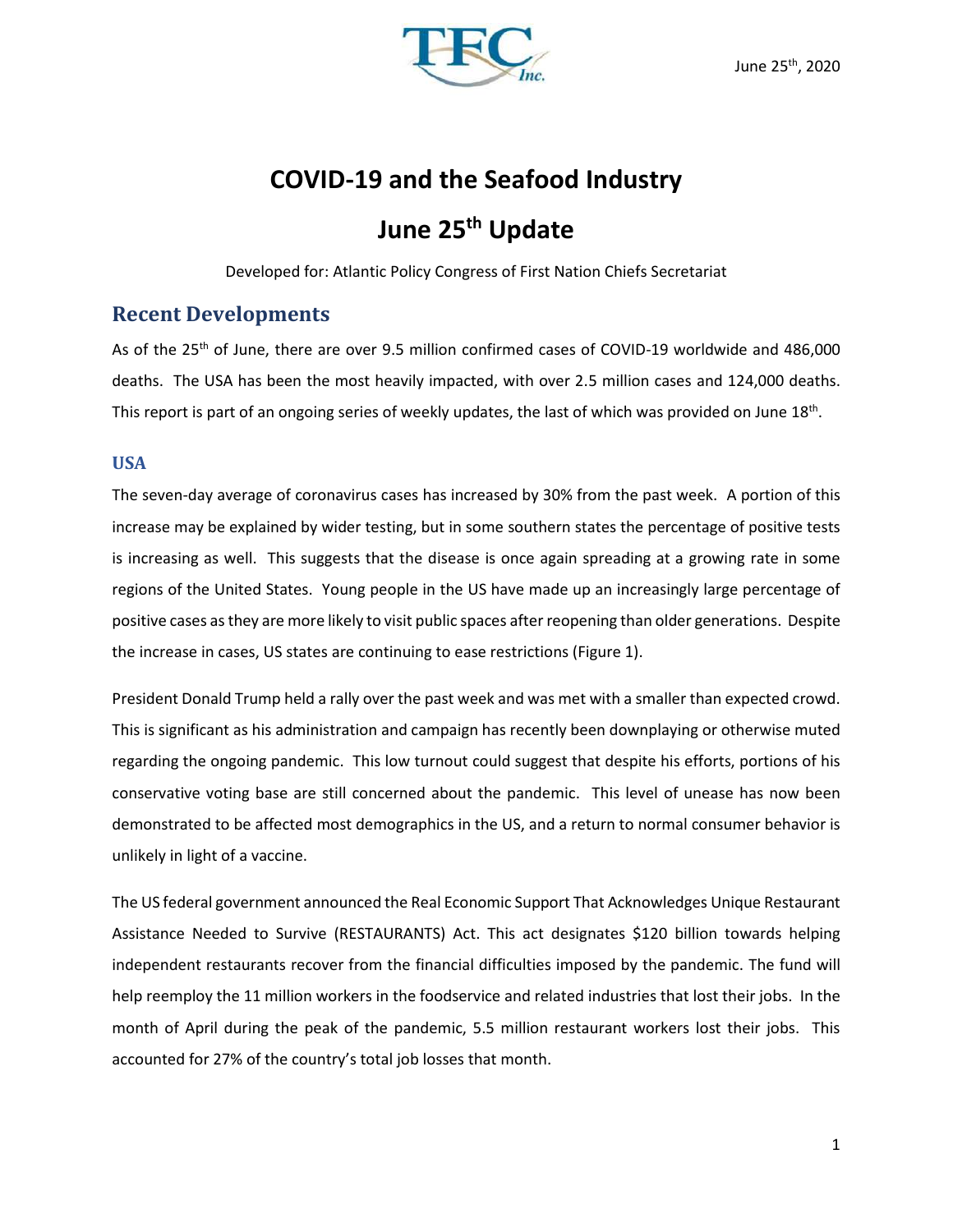



#### **Figure 1.** Map of US State restrictions by severity. Graphic taken from The Washington Post.

### **Canada**

Prime Minister Justin Trudeau has indicated that international borders will not be reopened in the near future. There has been no official date set for the reopening of international borders. The US-Canada border will remain closed at least until July 21. It is possible that the high case load in the United States that continues to persist may cause this closure to be delayed further.

Provinces within Canada have begun releasing plans for easing regulations concerning inter-provincial travel. Atlantic Canadians will be able to travel freely among the Maritimes and Newfoundland without having to self-isolate beginning on July 3<sup>rd</sup>. This is being done as caseloads in Atlantic Canada, excluding Quebec, are at extremely low levels. It is hoped that this "Atlantic bubble" will help restart the battered tourism industry in those provinces.

Retail and restaurants have been re-opened with capacity restrictions in every province. It is unknown how quickly consumer demand for these businesses will recover, though it is expected that it may take months for consumer activity to return to near normal levels.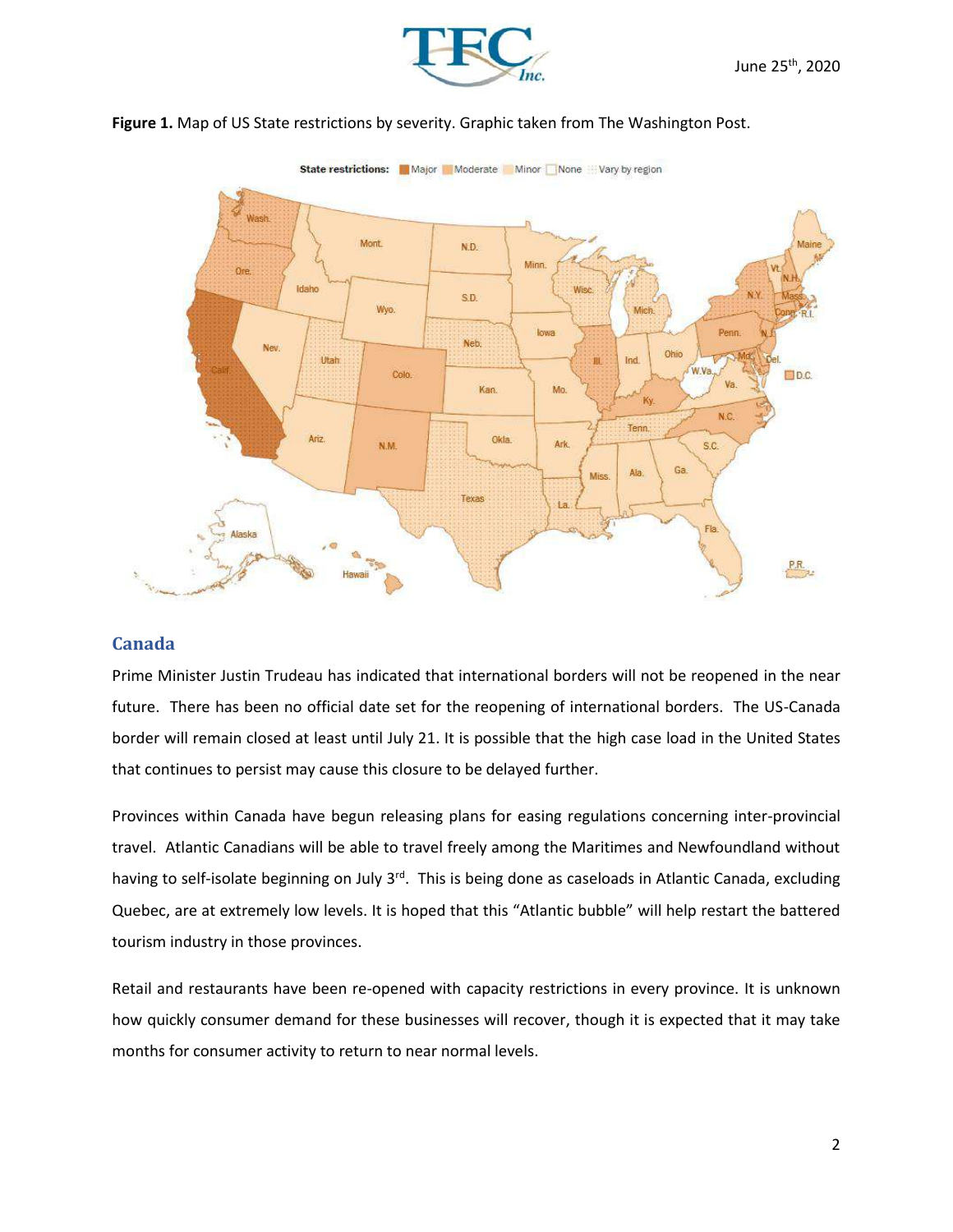

#### **Asia**

Chinese demand for seafood has crashed due to the recent outbreak of the disease which the Chinese government initially claimed to be associated with imported seafood product. The outbreak in Beijing saw 256 local cases between June 11 and June 23. China claims it now has the virus contained once again. China eventually determined that the imported salmon was not the source, but instead a contaminated cutting board.

Despite this clarification, consumer demand for seafood in China has declined and is struggling to recover. Salmon exporters from Norway report that they have not sent a single piece of salmon to China since June 13<sup>th</sup>, and they expect little to no sales into China for the next one to two months. Major distributors such as Alibaba have halted sales of all imported seafood product into China. China has also demanded that international seafood suppliers assume liability for any outbreaks that may occur within China due to their product. China's seafood imports may drop by as much as 3% this year. In 2019, China imported over \$15 billion in seafood products.

South Korea has indicated that it is battling a "second wave" of the virus. New infections increased at the end of May and into June, and on the  $20<sup>th</sup>$  of June Korea reported over 60 new cases for the day. This continues to illustrate the difficulty of containing the virus without harsh quarantine measures.

### **EU**

As countries in Europe continue to reopen and prepare to welcome international visitors next week, it is likely that residents of the USA and Russia will be barred from entering due to the high case loads in those regions. The EU will open internal borders on July 1, and it is anticipated that the external borders to non-EU countries will be reopened before the end of July. The 27-country bloc is eager to jump start the tourism industry that makes up a significant portion of the regions total economic output.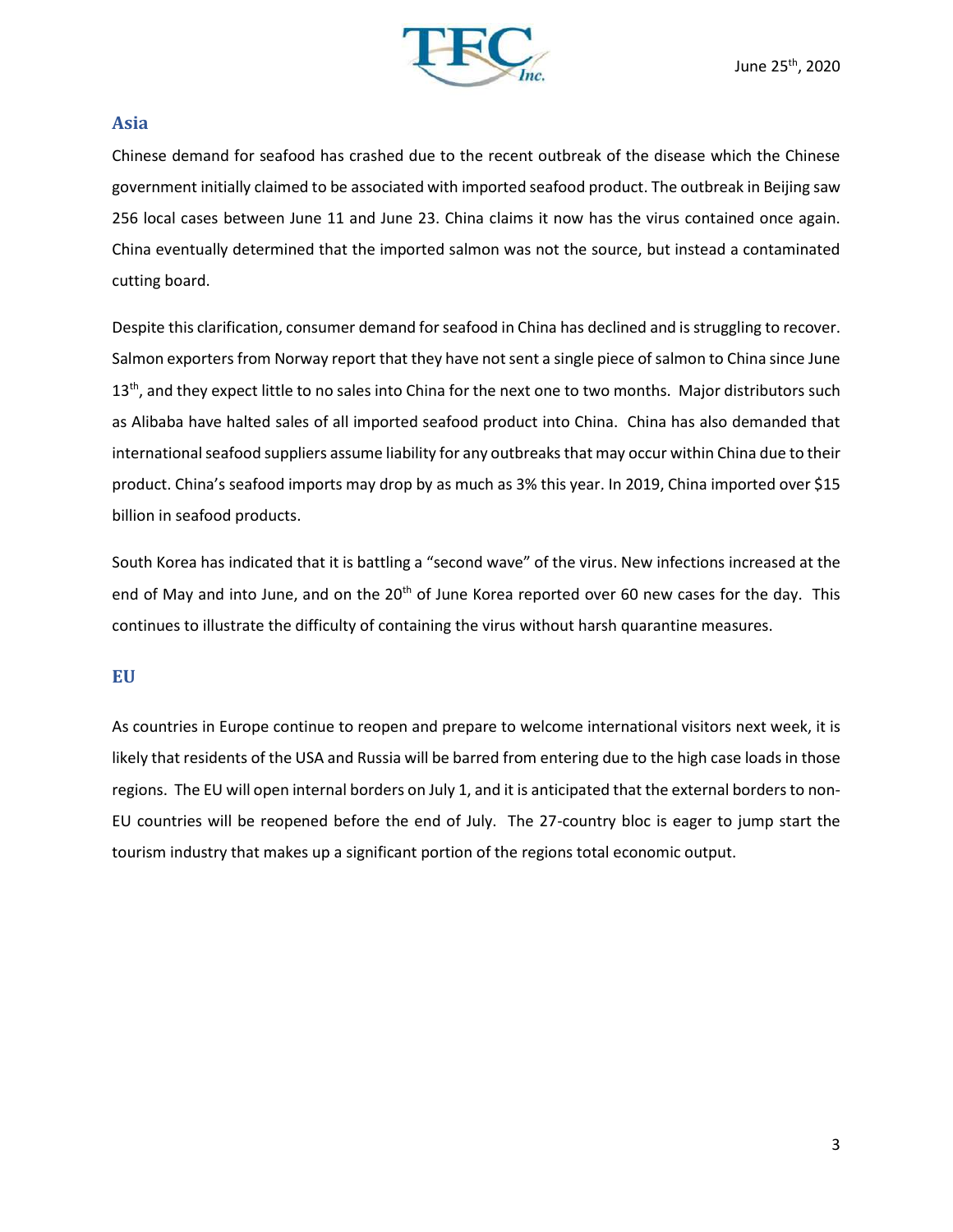

# **Seafood Market Status**

This section of the report will discuss the current state of the seafood market by species as of June 18th, 2020.

## **Lobster**

China has demanded that any Canadian exporters shipping seafood product to China sign a liability form declaring that their product is free of COVID-19. Signees would assume liability if the disease is detected on their product within China. The Canadian government has not offered any advice on signing the form. Members of the Canadian lobster industry are extremely wary of this liability waiver and have indicated strong resistance to signing waiver.

This is in conjunction with an additional border impediment that has arisen in recent weeks. China has increased the random testing rate of imported seafood, which can slow the border crossing process. The tests have been recorded as taking up to 36 hours, which is associated with increased lobster mortality and subsequent loss of revenue. These losses are incurred by the exporter.

Prices for lobster have demonstrated a modest upward trend over the past two weeks, rising from \$5.95/lb (USD) to \$6.18/lb (USD). Prices generally begin improving at this time of the year as lobster fisheries begin to slow down and close, causing supply to tighten (Figure 2, Table 1). Additionally, some of the price recovery may be explained by the reopening of some foodservice outlets.

**Figure 2.** Weekly lobster prices since 2017 in \$USD/lb. Data source: Urner Barry. Note that blank entries represent periods were no market data were available.

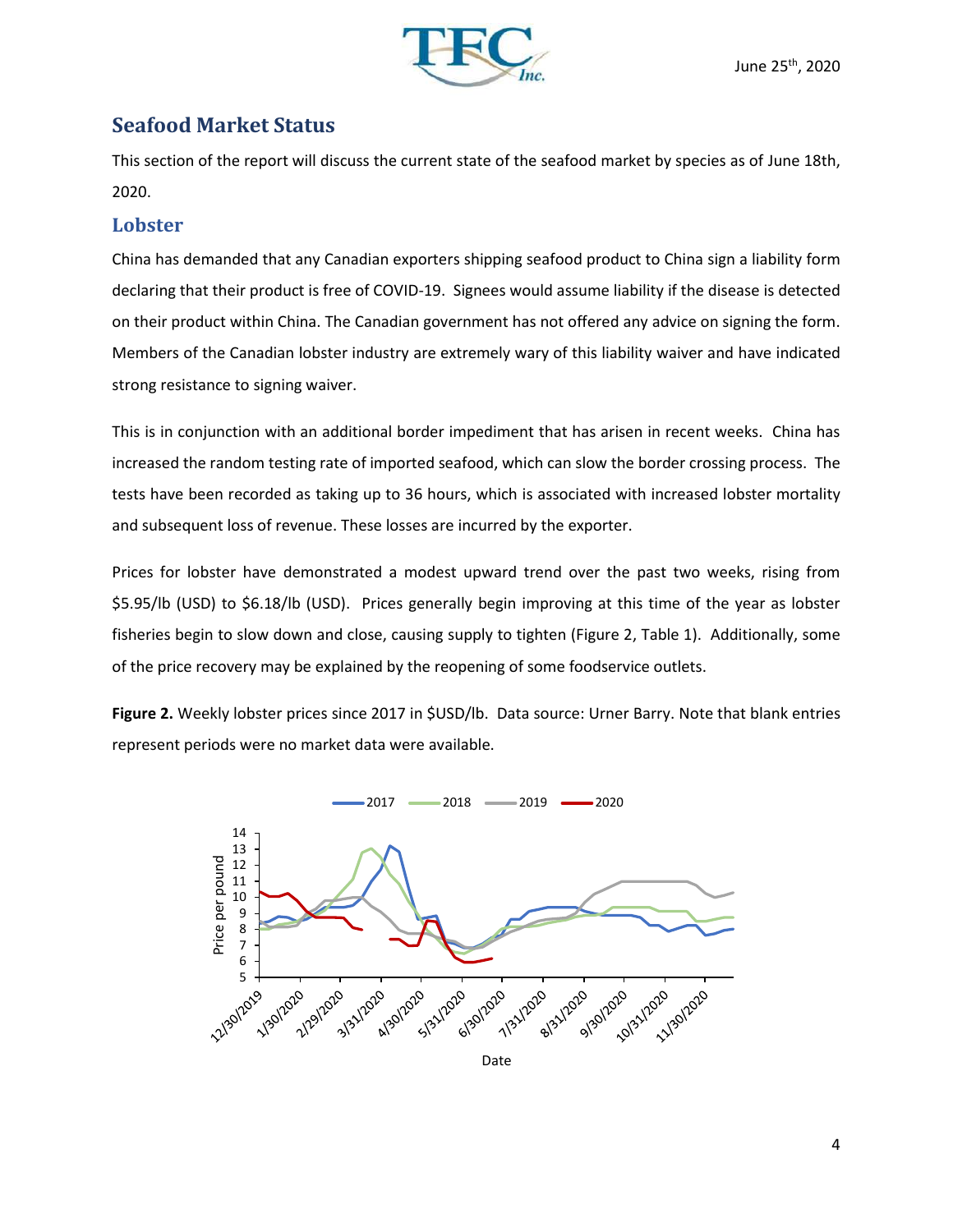

Unlike crab, which has far exceeded expectations in terms of recovery, the live lobster market has been sluggish. While crab prices are once again at some of the highest levels ever recorded, live lobster prices remain at 10-year record lows. The difference between the two markets is that while live lobster is heavily dependant on the foodservice industry, the crab industry has successfully directed product towards the high demand in the retail sector. Notably, processed lobster product has been performing well.

**Table 1.** Market price and exchange rate for 1 ¼ lb lobster for the spring of 2019 and 2020. Data source: Urner Barry. Blank entries represent periods where no market data were available.

|           | <b>\$USD/lb</b> |               | <b>\$CAD/lb</b> | <b>\$USD/lb</b> | <b>Exchange</b> | \$CAD/lb |
|-----------|-----------------|---------------|-----------------|-----------------|-----------------|----------|
| Date      | 2019            | Exchange 2019 | 2019            | 2020            | 2020            | 2020     |
| 6-Apr     | 8.60            | 0.743         | 11.57           | 7.38            | 0.707           | 10.43    |
| 13-Apr    | 7.96            | 0.745         | 10.68           | 7.38            | 0.717           | 10.28    |
| 20-Apr    | 7.73            | 0.743         | 10.39           | 6.98            | 0.710           | 9.83     |
| 27-Apr    | 7.73            | 0.746         | 10.36           | 7.00            | 0.717           | 9.77     |
| 4-May     | 7.73            | 0.753         | 10.26           | 8.55            | 0.710           | 12.04    |
| 11-May    | 7.53            | 0.745         | 10.10           | 8.48            | 0.714           | 11.88    |
| 18-May    | 7.35            | 0.757         | 9.70            | 7.10            | 0.701           | 10.01    |
| 25-May    | 7.24            | 0.762         | 9.50            | 6.38            | 0.715           | 8.92     |
| 1-Jun     | 6.91            | 0.764         | 9.04            | 5.95            | 0.734           | 8.11     |
| 8-Jun     | 6.80            | 0.767         | 8.87            | 5.95            | 0.747           | 7.96     |
| 15-Jun    | 6.90            | 0.763         | 9.04            | 6.06            | 0.735           | 8.24     |
| $22$ -Jun | 7.25            | 0.758         | 9.57            | 6.18            | 0.738           | 8.37     |

The exchange rate between Canada and the US has seemingly stabilized and appears poised to remain near 0.74. This is similar to levels seen in recent years, suggesting the exchange rate has recovered from the initial shocks caused by the outbreak of the coronavirus.

Lobster shore prices in Maine have crashed to \$2.30/lb (USD). Harvesters and regulators are considering options to prevent further softening of the market, including limiting days-at-sea, narrowing size limits, or forbidding the capture of single-clawed lobster. It is worth noting that the Gulf lobster season has been extended by four days

### **Crab**

The area 12 crab fishery in the Gulf of St. Lawrence is set to close in a week. Preliminary data indicates that 84.85% of the quota has been landed. Over 60 grids have been closed for the remainder of the season due to right whale sightings. Gulf crab fishers out of New Brunswick have begun stowing their gear for the season. These harvesters have mentioned poor catch, high incidence of white crab, and the widespread closure of the Gulf fishing regions due to whale presence as reasons for ending their seasons early. Some harvesters have been unable to harvest 50,000 lbs or more of their allocated quota.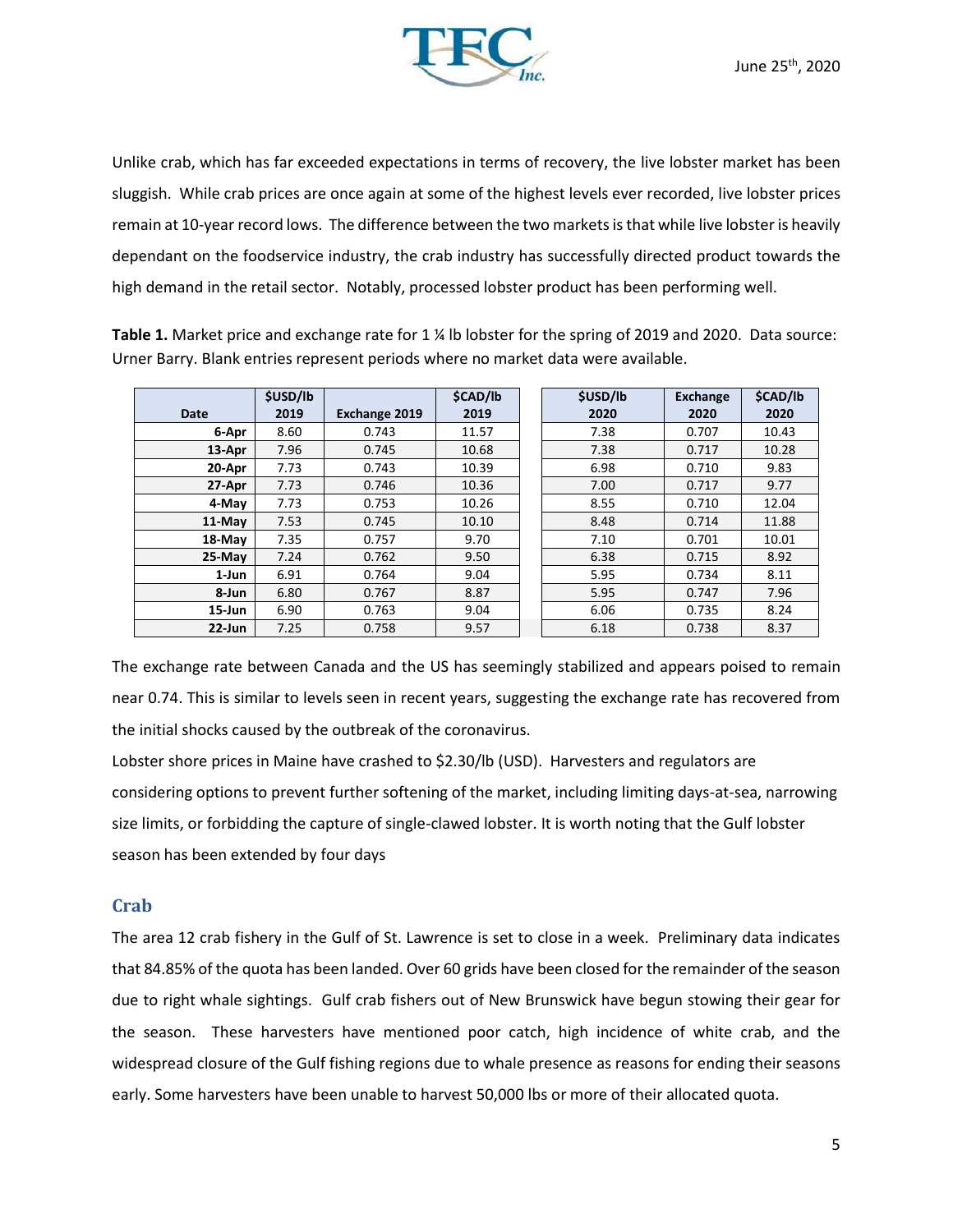

Market price for crab continued upon its upward trajectory over the past week, increasing by \$0.40/lb (USD) to \$8.63/lb for 5-8 oz clusters from the Gulf (Figure 3, Table 2). Price for Gulf crab has now surpassed 2019 levels for the week of June 21. This price increase has been sustained by high retail demand for crab, the reopening of some restaurants, and a very limited availability of supply.

**Figure 3.** Weekly Gulf of St. Lawrence snow crab (5-8oz) prices since 2017 in \$USD/lb. Data source: Urner Barry. Note that blank entries represent periods where no market data were available.



The resilience of the crab market has been surprising and suggests that the crab industry may have largely recovered from the pandemic. This bodes well for the remainder of the year and 2021 despite the relatively negative overall economic prospects for both. It has been noted that imports of Canadian crab into the US market were down 60.7% for April compared to 2019. This is unsurprising given the delay in the opening of the crab seasons. Data for May imports will paint a more thorough picture of how severely crab exports will be affected for 2020.

**Table 2.** Weekly market prices and exchange rate for 5-8 oz. Gulf snow crab cluster price for Spring and Summer of 2019 and 2020. Data source: Urner Barry.

| <b>Date</b> | <b>\$USD/lb</b><br>2019 | <b>Exchange</b><br>2019 | \$CAD/lb<br>2019 | <b>\$USD/lb</b><br>2020 | <b>Exchange</b><br>2020 | <b>\$CAD/I</b><br>2020 |
|-------------|-------------------------|-------------------------|------------------|-------------------------|-------------------------|------------------------|
| 4-May       | 8.23                    | 0.743                   | 11.07            | 7.03                    | 0.710                   | 9.90                   |
| 11-May      | 8.13                    | 0.743                   | 10.94            | 7.03                    | 0.714                   | 9.85                   |
| 18-May      | 8.13                    | 0.746                   | 10.90            | 7.03                    | 0.710                   | 9.91                   |
| 25-May      | 8.25                    | 0.744                   | 11.09            | 7.05                    | 0.715                   | 9.83                   |
| 1-Jun       | 8.35                    | 0.742                   | 11.25            | 7.13                    | 0.734                   | 9.65                   |
| 8-Jun       | 8.45                    | 0.754                   | 11.21            | 7.48                    | 0.747                   | 10.01                  |
| $15$ -Jun   | 8.50                    | 0.746                   | 11.40            | 8.23                    | 0.735                   | 11.20                  |
| $22$ -Jun   | 8.53                    | 0.758                   | 11.25            | 8.63                    | 0.738                   | 11.69                  |

| \$USD/lb<br>2020 | <b>Exchange</b><br>2020 | <b>\$CAD/lb</b><br>2020 |
|------------------|-------------------------|-------------------------|
| 7.03             | 0.710                   | 9.90                    |
| 7.03             | 0.714                   | 9.85                    |
| 7.03             | 0.710                   | 9.91                    |
| 7.05             | 0.715                   | 9.83                    |
| 7.13             | 0.734                   | 9.65                    |
| 7.48             | 0.747                   | 10.01                   |
| 8.23             | 0.735                   | 11.20                   |
| 8.63             | 0.738                   | 11.69                   |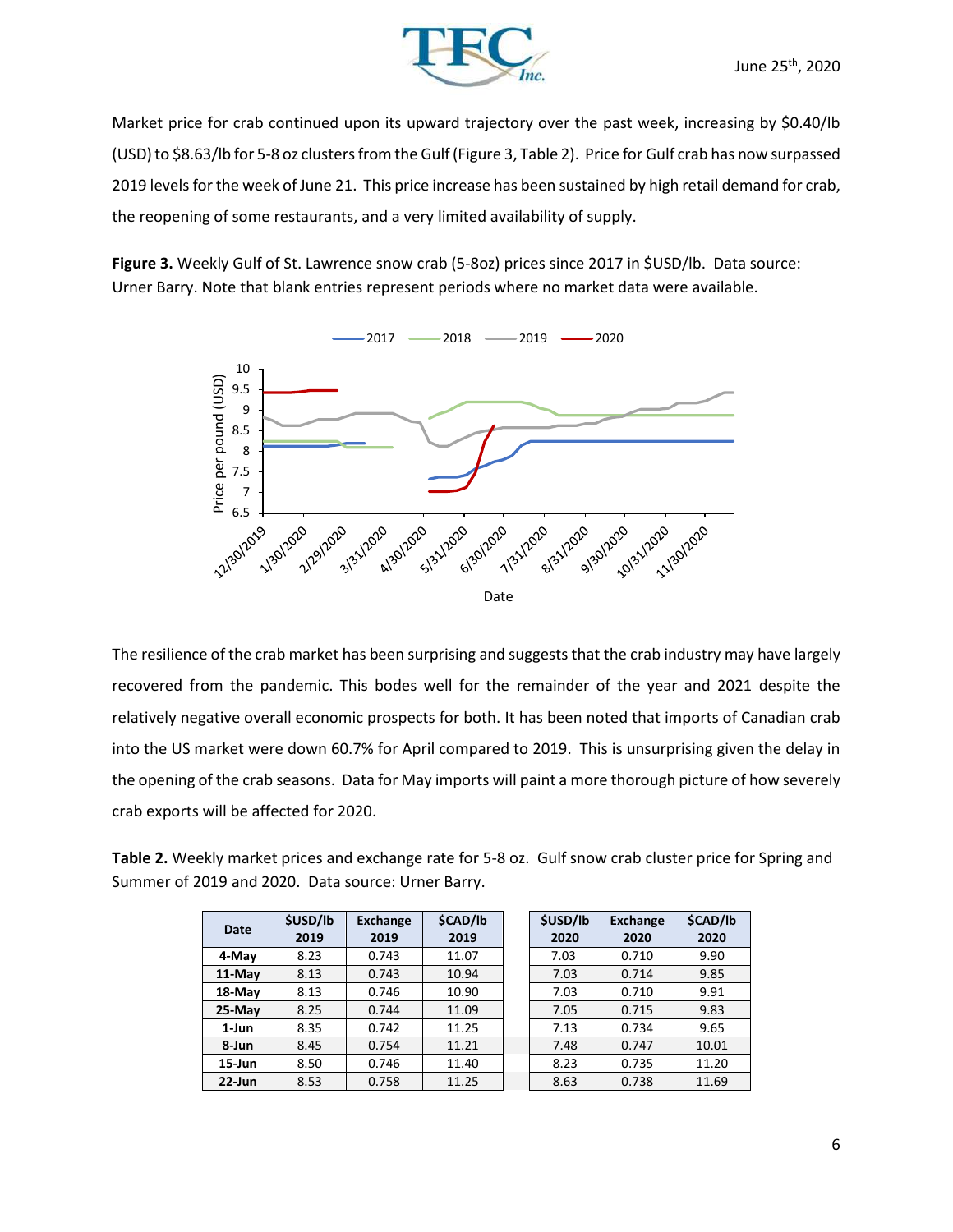

Stabilizing exchange rates are causing less fluctuations in Canadian price compared to in April and May. At this point in time, changes in the price in \$CAD for crab is being driven by real price increases rather than exchange rate fluctuations.

### **Shrimp**

The participants of the Nova Scotia shrimp industry are expecting to have harvested and processed the Scotian shelf quota of 2,000 MT by mid-July. Catch in the Gulf and Quebec regions have been solid. Canadian caught shrimp from the Gulf is just beginning to reach the European market. This is having downward pressure on market prices in the region, though the overall situation has somewhat stabilized. Notably, foodservice demand for shrimp in the UK remains limited but is improving. Retail demand has held steady throughout most of the pandemic.

### **Bivalves**

Oyster processors in PEI have indicated that sales are back to approximately 50% of normal levels for the month of June. The slow recovery of the oyster industry is due to its dependence on the foodservice industry, which has been significantly slower to reopen than many of the other sectors of the economy. Consumers are also exhibiting a high degree of caution in visiting restaurants, further slowing the speed of the recovery.

Scallop prices are currently at 4-year highs for the month of June at \$11.25/lb (USD) for 10-20 ct. scallops (Figure 4). Scallops have demonstrated resiliency to the negative economic conditions. Similar to snow crab, the scallop industry has been successful in utilizing retail outlets to sell product. Scallop has been previously described as a "recession-proof" seafood product, and this description has proven to be somewhat accurate so far in 2020.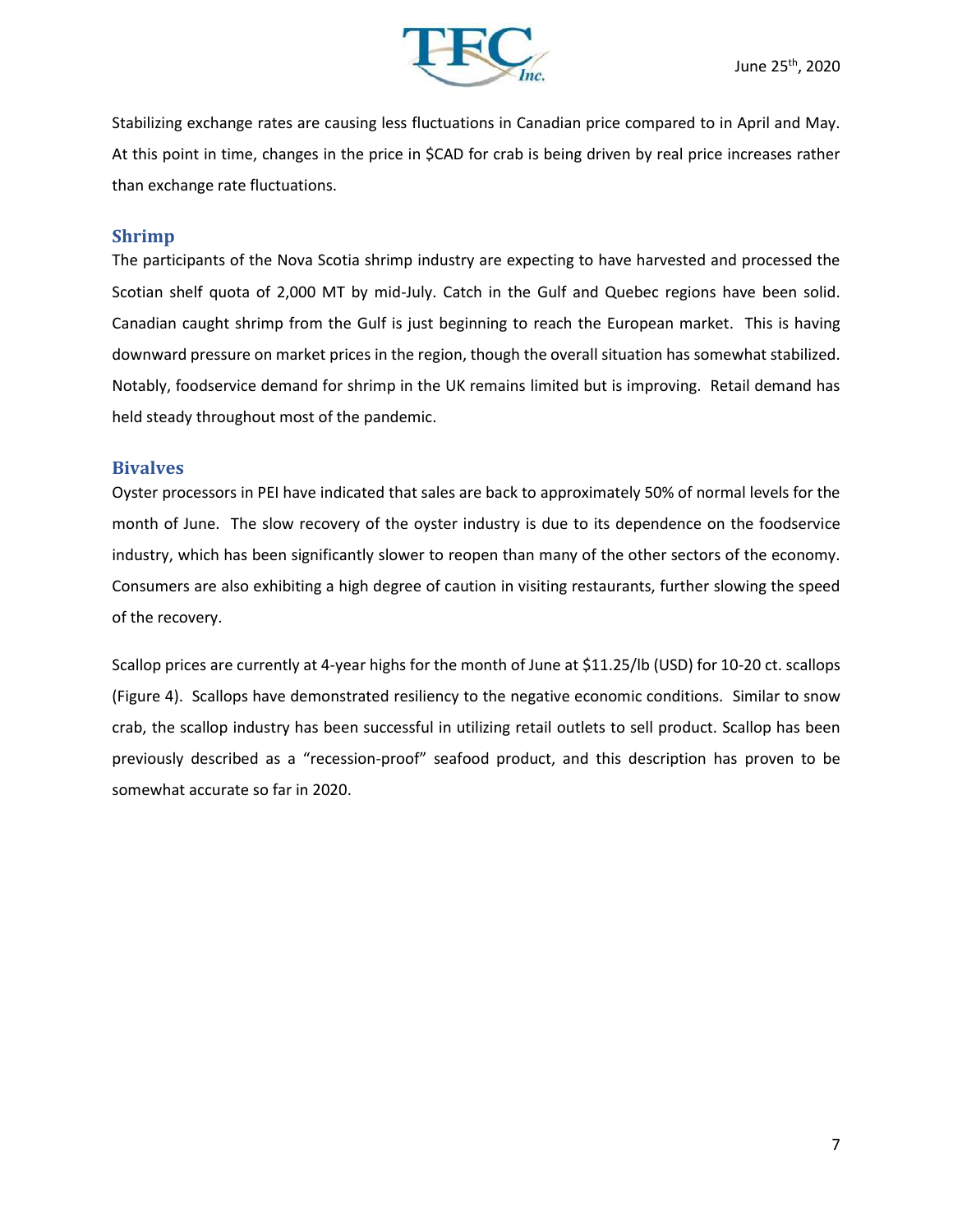





### **Finfish**

The finfish market continues to vary by species. Halibut, swordfish, fluke, and sole demonstrated price contractions over the past week. Cod, hake, pollock, and tuna exhibited price increases supported by limited supply. The salmon market has firmed in the Northeast US and in Canada, while the European market for Scottish and Norwegian salmon weakened. The Chilean salmon fillet market had demonstrated softness throughout much of the pandemic, but in the past several weeks has significantly strengthened due to rising demand and limited supply.

Due to China initially blaming the recent Beijing outbreak on imported salmon, salmon exporters found the Chinese market closed virtually overnight. Consumers within China have demonstrated a persistent fear of seafood product since the initial announcement, despite the Chinese government later retracting its claim. This is likely to negatively impact seafood exports into the country for some time, reversing progress that had been made over the past few months.